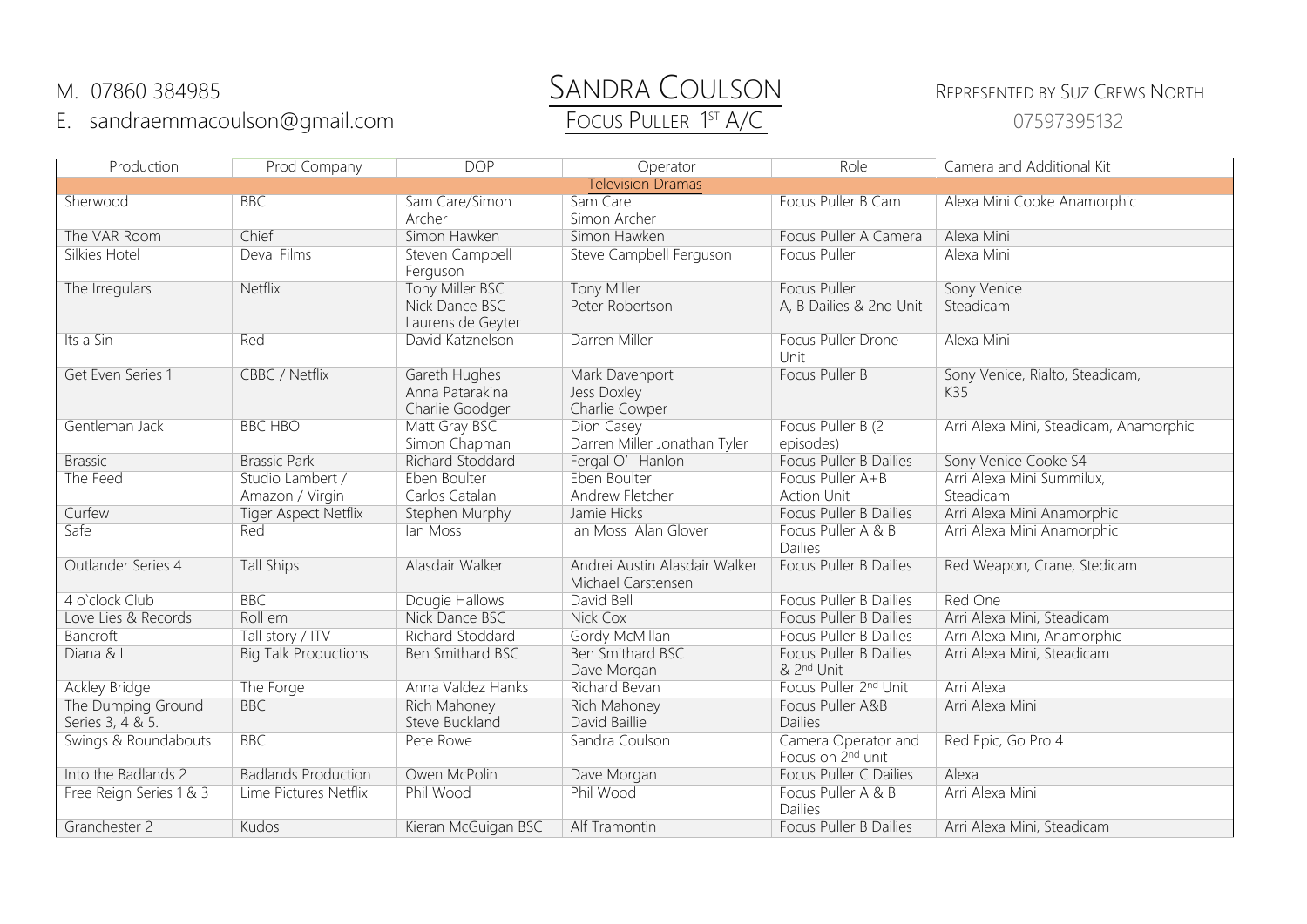| Happy Valley 2                          | Red                     | Sean Van Hales                       | Darren Miller                 | Focus Puller 2nd Unit                        | Arri Alexa                                                         |  |  |
|-----------------------------------------|-------------------------|--------------------------------------|-------------------------------|----------------------------------------------|--------------------------------------------------------------------|--|--|
| Two Doors Down                          | <b>BBC</b>              | Sarah Bartles-Smith                  | Sarah Bartles-Smith           | <b>Focus Puller B Dailies</b>                | Arri Alexa XT                                                      |  |  |
| Reg                                     | La Productions          | <b>Ed Rutherford</b>                 | <b>Mike Carling</b>           | Focus Puller B Dailies                       | Arri Alexa                                                         |  |  |
| Hank Zipzer                             | Kindle Entertainment    | Craig Feather                        | Craig Feather                 | <b>Focus Puller B Dailies</b>                | Arri Alexa                                                         |  |  |
| From Darkness                           | <b>BBC</b>              | Polly Morgan                         | Polly Morgan                  | Focus Puller 2 <sup>nd</sup> Unit<br>Dailies | Arri Alexa                                                         |  |  |
| Beowulf                                 | ITV                     | Mike Spragg                          | David Baillie                 | Focus Puller 2nd Unit<br><b>Dailies</b>      | Arri Alexa                                                         |  |  |
| Jericho                                 | $\overline{\text{TV}}$  | Martin Fuhrer BSC                    | Jamie Hicks                   | Focus Puller C Dailies                       | <b>Black Magic</b>                                                 |  |  |
| The Five                                | Red                     | <b>Tico Poulakis</b>                 | Richard Lawson                | Focus Puller C Dailies                       | Arri Alexa, Crane                                                  |  |  |
| <b>Inspector George Gently</b>          | Company pictures        | James Aspinall BSC<br>Ulf Brantas    | Jamie Hicks<br>David Baillie  | Focus Puller B Dailies                       | Arri Alexa                                                         |  |  |
| So Awkward Series 1 & 2                 | <b>BBC</b>              | Jas Castleton                        | Jas Castleton                 | Focus Puller B Dailies                       | Arri Amira                                                         |  |  |
| No Offence<br>Series 1                  | <b>Abbot Vision</b>     | Kieran McGuigan BSC<br>David Marsh   | <b>Rory Moles</b>             | Focus Puller B Dailies                       | Arri Alexa XT                                                      |  |  |
| Scott & Bailey                          | Red                     | Len Gowing                           | Tobin Jones                   | <b>Focus Puller B Dailies</b>                | Red Epic, Movi                                                     |  |  |
| Mount Pleasant                          | <b>Company Pictures</b> | Sean Van Hales<br>Craig Feather      | Chris Hutchinson              | <b>Focus Puller B Dailies</b>                | Arri Alexa                                                         |  |  |
| Last Tango in Halifax<br>Series 1 & 2   | Red                     | Gavin Struthers ASC<br>Andy McDonald | Tom Williams<br>Andy McDonald | <b>Focus Puller B Dailies</b>                | Arri Alexa                                                         |  |  |
| Waterloo Road Series 8                  | <b>BBC</b>              | Oliver Cheeseman                     | Oliver Cheeseman              | Focus Puller B Cam                           | Red                                                                |  |  |
| Don't Look Down                         | Very Much So            | Nick Bennett                         | Nick Bennett                  | <b>Focus Puller</b>                          | Arri Alexa                                                         |  |  |
|                                         |                         | <b>Feature Films</b>                 |                               |                                              |                                                                    |  |  |
| The Lost King                           | <b>TLK Productions</b>  | Zac Nicholson                        | Kirsten McMahon               | Focus A/B Dailies                            | Alexa Mini Anamorphics                                             |  |  |
| Emily                                   | Popara Films            | Nanu Segal                           | Nanu Segal                    | <b>Focus Puller Dailies</b>                  | Sony Venice Hawk Anamorphics                                       |  |  |
| <b>Brian and Charles</b>                | Brian and Charles LTD   | Murren Tullet                        | Tobin Jones                   | Focus Puller B Cam                           | Arri Alexa Mini                                                    |  |  |
| Time of Their Lives                     | <b>Bright Pictures</b>  | James Aspinall BSC                   | James Aspinall BSC            | <b>Focus Puller</b>                          | Arri Alexa Mini, Steadicam, Underwater<br>Camera Housing, Car Rigs |  |  |
| <b>England is Mine</b>                  | Essoldo Pictures        | Nik Knowland BSC                     | Nik Knowland BSC              | <b>Focus Puller</b>                          | Arri Alexa Mini, Steadicam                                         |  |  |
| Peterloo                                | Film 4 Productions      | Dick Pope BSC                        | Darren Miller                 | <b>Focus Puller Dailies</b>                  | Arri Alexa Mini, Drone                                             |  |  |
| Walk Like a Panther                     | Fox Entertainment       | Niels Reedtz Johansen                | Darren Miller                 | <b>Focus Puller Dailies</b>                  | Arri Alexa Mini, Drone                                             |  |  |
| Gold                                    | Movies and More         | Alvaro Gutierrez                     | Edwardo Canet                 | <b>Focus Puller Dailies</b>                  | Arri Alexa XT 4:3 Anamorphic                                       |  |  |
| Swallows & Amazons                      | Secret Harbour          | Julian Court BSC                     | Darren Miller                 | Focus 2nd Unit                               | Arri Alexa                                                         |  |  |
| Selected Commercials and Online Content |                         |                                      |                               |                                              |                                                                    |  |  |
| Intu Christmas Kicks in                 | We Are Social           | Simon Plunket                        | Simon Plunket                 | <b>Focus Puller</b>                          | Sony Venice (FF)                                                   |  |  |
| Tesco Delivers Christmas                | Somethin' Else          | Chris Clarke                         | Chris Clarke                  | Focus Puller                                 | Arri Alexa Mini                                                    |  |  |
| Nivea Liverpool FC                      | Sugar Free              | Luke Scott                           | Richard Bevan                 | <b>Focus Puller</b>                          | Arri Alexa                                                         |  |  |
| Civita Pinball                          | The Mob                 | Clive Norman                         | Clive Norman                  | <b>Focus Puller</b>                          | Arri Alexa Mini                                                    |  |  |
| Manchester United FC                    |                         |                                      |                               |                                              |                                                                    |  |  |